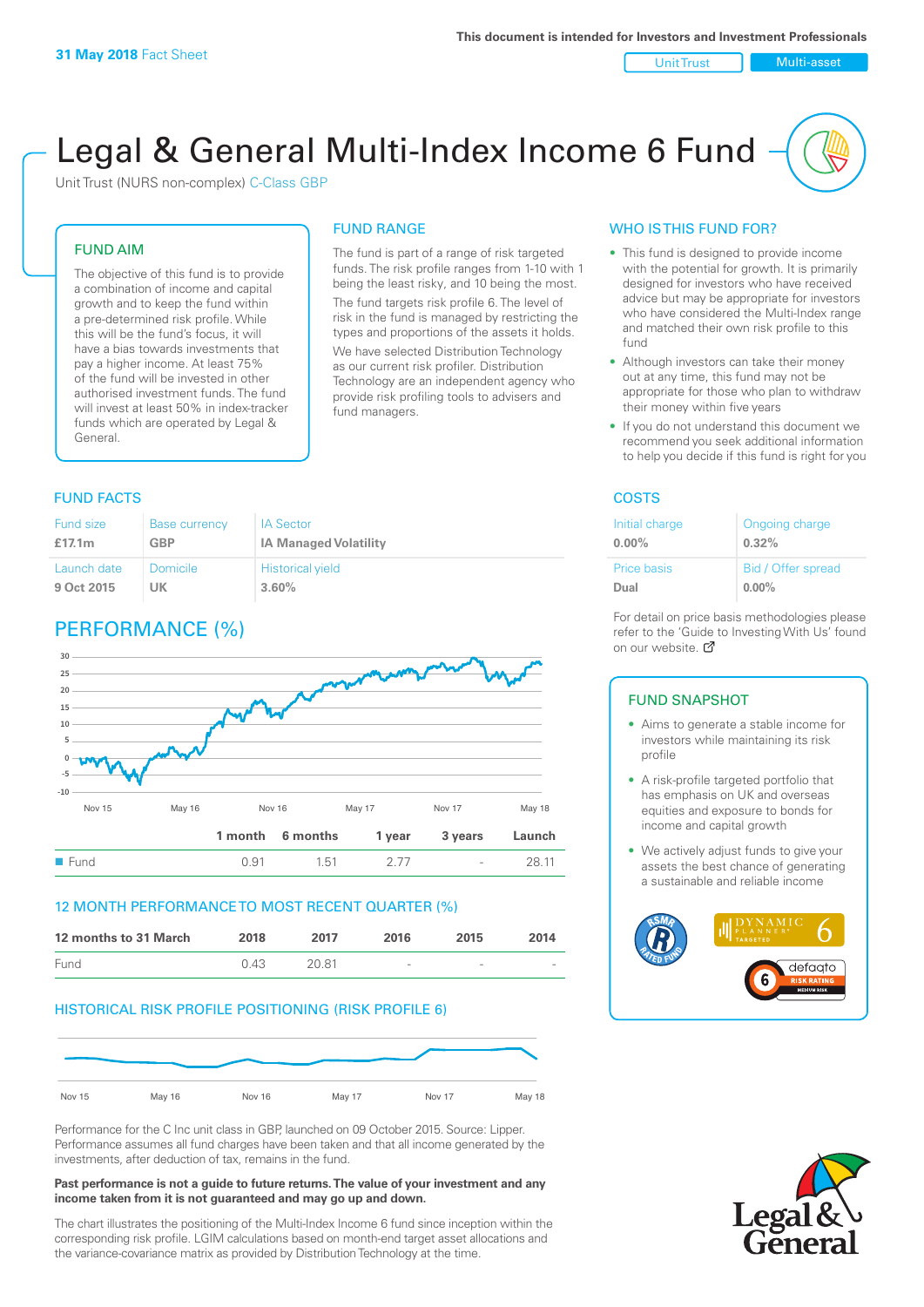### Legal & General Multi-Index Income 6 Fund

Unit Trust (NURS non-complex) C-Class GBP

### PORTFOLIO BREAKDOWN

All data source LGIM unless otherwise stated. Totals may not sum due to rounding.





#### FUND MANAGERS

The fund managers have responsibility for managing the multi-index fund range. They are part of the Multi-Asset Funds (MAF) team in LGIM. This team focuses on designing and managing multi-asset funds that are tailored to match the specific objectives of various client types. The team sits within a wider Asset Allocation team which combines both depth of experience with a broad range of expertise from different fields, including fund management, investment consulting and risk management roles.

## TOP 10 HOLDINGS (%)

| <b>L&amp;G UK Index Trust</b>                                    | 10.0 |
|------------------------------------------------------------------|------|
| L&G US Index Trust                                               | 7.6  |
| L&G Emerging Markets Government Bond (Local Currency) Index Fund | 7.6  |
| iShares UK Dividend UCITS ETF                                    | 7.5  |
| L&G Emerging Markets Government Bond (US\$) Index Fund           | 7.3  |
| <b>L&amp;G Pacific Index Trust</b>                               | 6.4  |
| L&G European Index Trust                                         | 6.2  |
| L&G High Income Trust                                            | 6.0  |
| <b>LGIM Global Corporate Bond Fund</b>                           | 4.9  |
| <b>L&amp;G UK Property Fund</b>                                  | 4.3  |